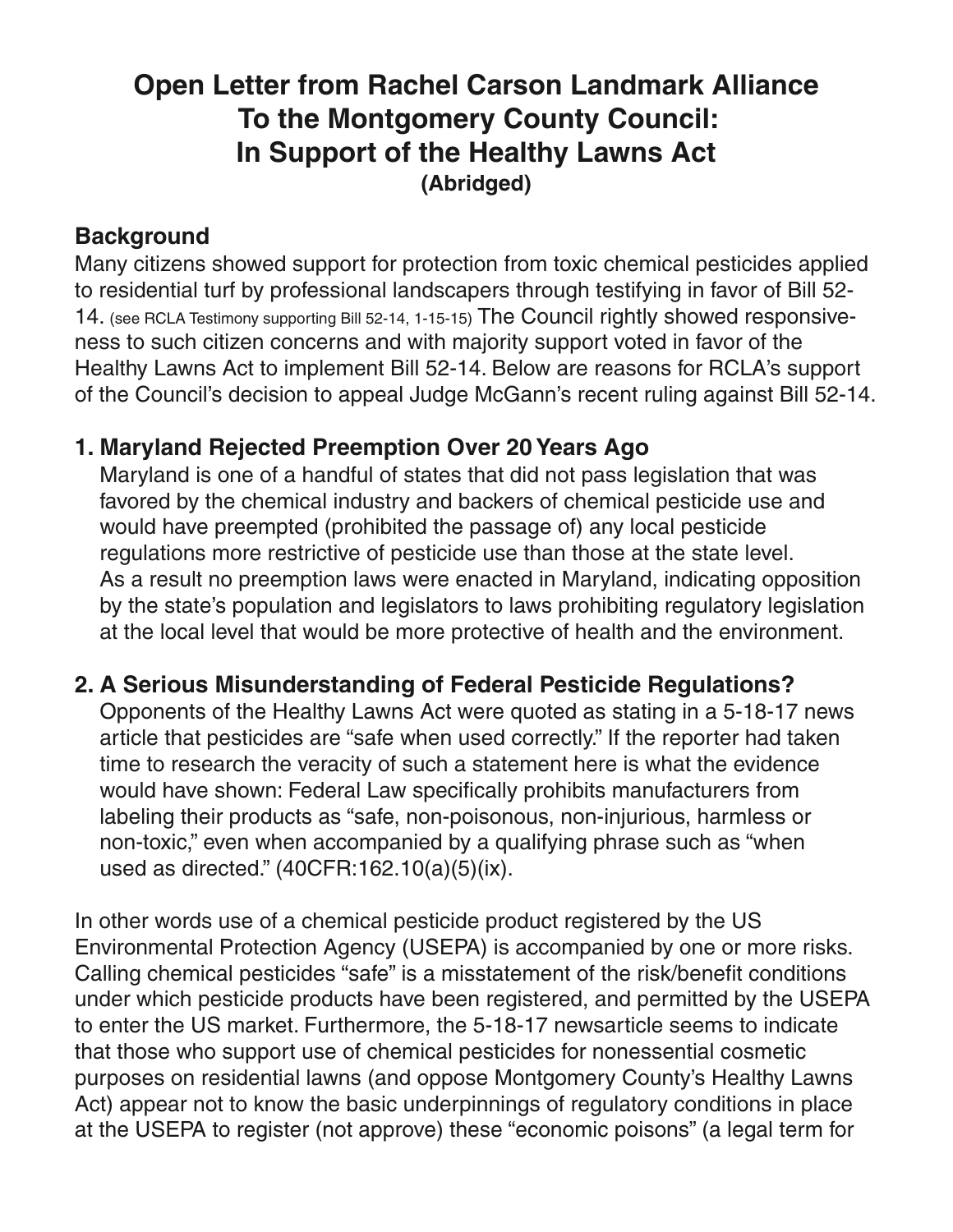chemical pesticides). Could ignorance of this USEPA regulation by representatives of the landscape industry be symptomatic of a deeper misunderstanding of pesticides' actions that could lead to problems for those citizens who are exposed to hazardous chemical pesticide sprays or to the turf treated with similar chemical pesticide products?1 It certainly seems possible. Here, then is one reason that the Healthy Lawns Act is needed.

#### **3. Lack of Knowledge About Pesticides Does Not Mean Lack of Harm**

"Pesticides have medical impacts as potent as pharmaceuticals do, yet we know virtually nothing about their synergistic impacts on our health or their interplay with human diseases." (Dr. Mark Winston, NYT, 7-13-14). In other words when an individual is exposed to toxic pesticides, potential interactions or adverse effects are largely unknown if exposures to other pesticides and/or drugs take place or if the individual has concurrent health problems such as cancer, liver, kidney or nervous disorders. Unless and until more is known about multiple pesticide/ drug/disease interactions the public needs to be protected from use of such chemicals for nonessential cosmetic purposes on lawns. This is one of the many reasons that Montgomery County's Healthy Lawns Act needs to be in place.

## **4. Landscape Pesticides Are Linked to The Most Common Form of Canine Cancer**

Pet dogs are very important to their owners. Dogs continue to develop malignancies associated with exposure to chemical pesticides applied by professional landscapers. A 2012 scientific report generated by a group of veterinary and medical institutions found that dogs had a significantly higher risk of developing Canine Malignant Lymphoma (CLM) when exposed to pesticides applied by professionals to residential lawns. (Takashima-Uebelhoer, et al, "Household chemical exposures and the risk of canine malignant lymphoma, a model for human non-Hodgkin's lymphoma," Environmental Research, 112(2012) 171-176) Canine Malignant Lymphoma (CLM) is the most common canine cancer. We wonder how many of those involved in attempting to overturn the Healthy Lawns Act are aware of the distress experienced by owners who have lost beloved pets to cancer. As a veterinarian in companion animal practice I observed owners' anguish on facing a diagnosis of cancer in a pet dog. Under such circumstances the owners confront an emotionally devastating series of decisions on whether to allow treatment that could cause distress to the pet and require a costly financial commitment by the pet's family.

<sup>1</sup> In stating his reason for County Bill 52-14 (which he calls the Ordinance) being unlawful, Judge McGann writes "the County Ordinance prohibits and frustrates decades of State primacy in ensuring safe and proper pesticide use." However, in opposition to his decision there is now substantial evidence that pesticides prohibited for nonessential cosmetic use under Bill 52-14 are linked with serious health issues for people, pets and the environment of Montgomery County (see RCLA Testimony supporting Bill 52-14, 1-15-15)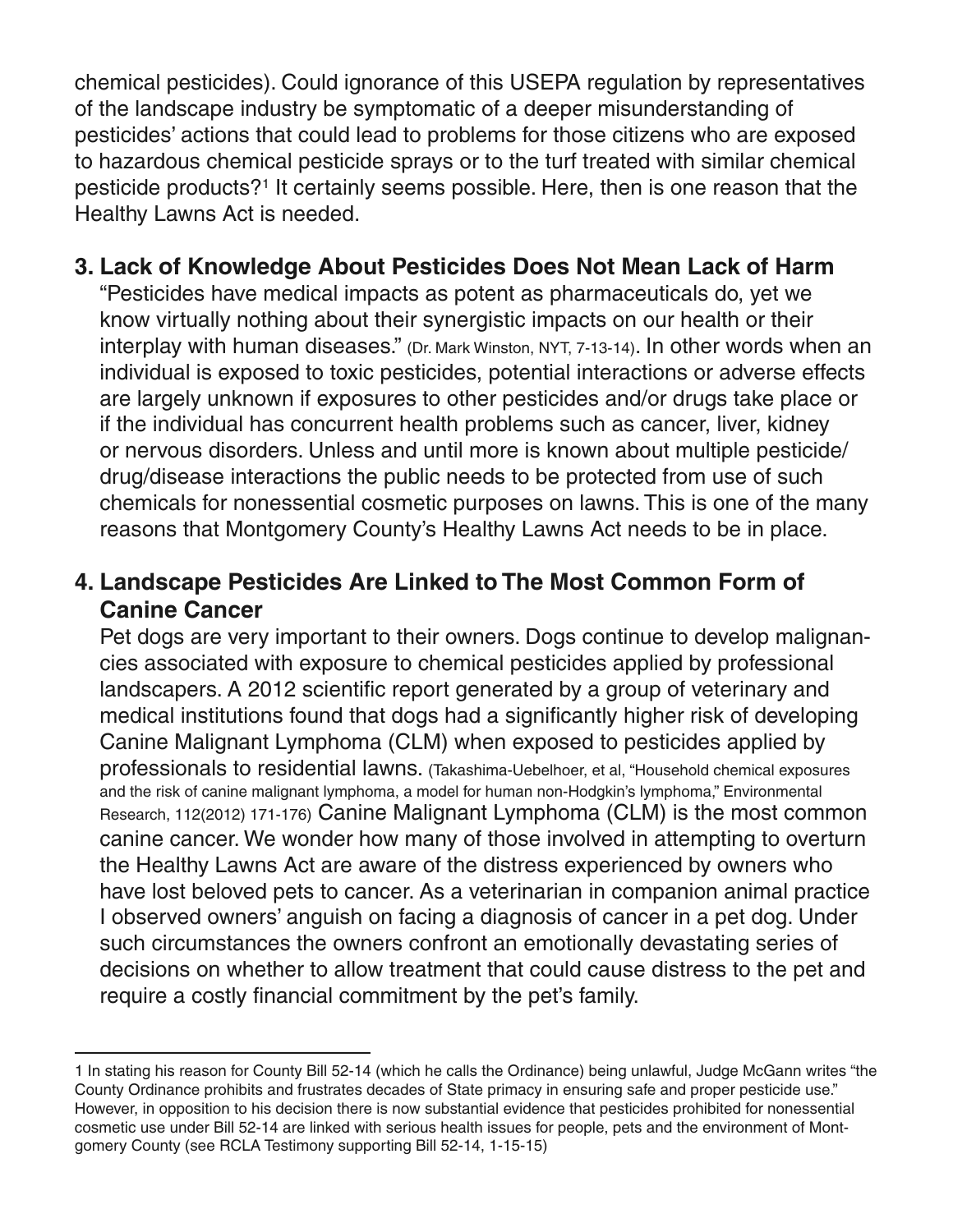EPA labeling does not adequately protect dogs from the risks of exposure to 2,4- D one of the most common herbicides in use on lawns. Why? The EPA-registered label may advise waiting until the treated grass dries or waiting for 6 hours before allowing dogs access to treated grass. A comparable time recommended by veterinary toxicologists for dogs to avoid contact with pesticide-treated turf is 24-48 hours after treatment. (p. 505, Osweiler et al, Small Animal Toxicology 2011) Note: Canine Malignant Lymphoma has been proposed as an animal model for human cancer also associated with pesticide exposure.

# **5. Rachel Carson Speaks Up For Pollinators**

Pollinators are directly threatened by exposure to toxic chemical insecticides. They are indirectly threatened by the use of herbicides that deprive them of essential nectar and pollen sources.

Rachel Carson, renowned scientist/author and a prominent resident of Montgomery County wrote in 1962: "Honey bees and wild bees depend heavily on such "weeds" as goldenrod, mustard and dandelions for pollen that serves as the food of their young...Now clean cultivation and the chemical destruction of hedgerows and weeds are eliminating the last sanctuaries of these pollinating insects and breaking the threads that bind life to life." (Silent Spring, 1962 in Chapter 6 "The Earth's Green Mantle")

Landscape companies encourage homeowners to get rid of dandelions and other weeds for cosmetic purposes by using services that rely on chemical herbicides.

## **6. The One-Health Concept Links Human, Animal and Environmental Health**

The "One-Health" concept showing connections between human, animal and environmental health has existed for over 10 years. "The National League of Cities (NLC) adopted a resolution in 2011 supporting the One- Health concept, especially the part emphasizing that ecosystem health affects human and animal health" (JAVMA, 1-15-12).

Soil is an important part of environmental health due to its living components: Bacteria, Fungi, Insects and their interaction with each other as well as with Plants. Human generated damage to the soil's living organisms from use of chemical pesticides for nonessential cosmetic purposes can adversely impact human, animal and environmental health.

Further, home owners who want to switch from growing turf to growing food for people or food for pollinators face a smoother transition if chemical pesticides have not been applied regularly to the residential grass. Pesticides can remain in